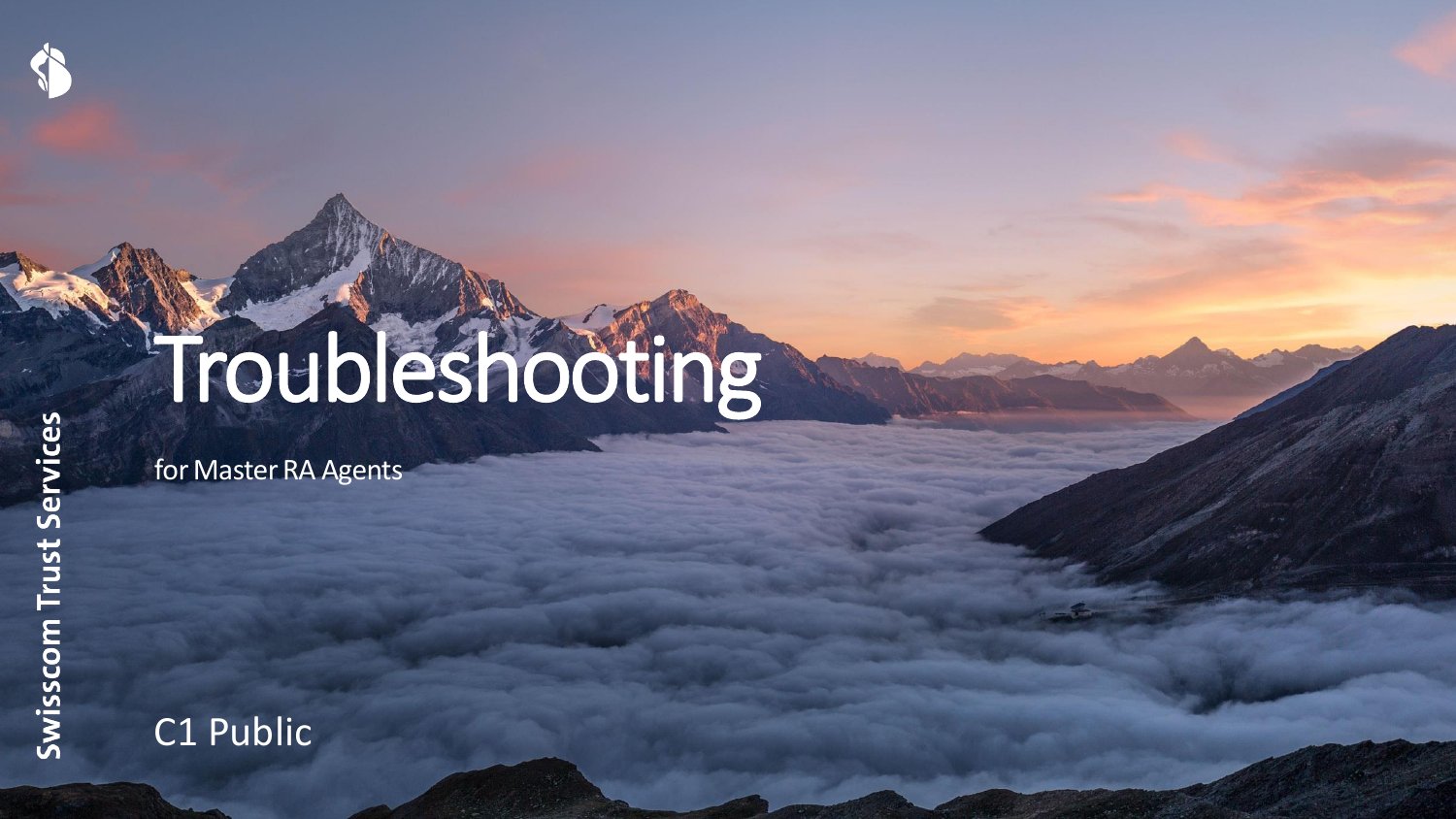# Troubleshooting (1)

#### **The RA app does not start**

- $\triangleright$  For security reasons the app will not start on "jailbroken" phones
- $\triangleright$  Uninstall and reinstall the Swisscom RA App

### **Login error- what can I do?**

- $\triangleright$  Check the login data: Mobile phone number and company name (usually the domain from the email address).
- ➢ Make sure that the latest version of the RA App is installed on the device
- $\triangleright$  Check that a good Internet connection is available.

#### **Transmission error - Red screen after identification**

- $\triangleright$  ask the identified person whether he/she has received the SMS with the link to the terms of use. If yes, then the transmission was successful and no further action is required; if no, repeat the identification
- $\triangleright$  Ensure that there are no special characters in the transmitted data (e.g. !,?,.,;())
- ➢ Sometimes company WLAN connections or proxies block data transmission. The cellular data connection should be used instead
- $\triangleright$  Repeat the process in another network

# **The presented ID document is not supported/ is not listed in the RA App**

- $\triangleright$  Check the current country list: [Link](https://documents.swisscom.com/product/filestore/lib/f7b4a51a-1909-4f21-ab36-fb98382bf0d8/countries-ra-app-de.pdf)
- ➢ If the document you want is not supported, please contact [All-in.SigningService@swisscom.com](mailto:All-in.SigningService@swisscom.com)

# **You become aware that the transmitted data were incorrect.**

- $\triangleright$  Simply repeat the identification. The incorrect data is overwritten with the new data
- ➢ If in doubt, please contact [All-in.SigningService@swisscom.com](mailto:All-in.SigningService@swisscom.com)

# **Before you ask us for assistance, try the following:**

- ➢ Check if any of the items under "**Good to know"** applies
- $\triangleright$  Close and reopen the RA app
- $\triangleright$  Activate/deactivate the flight mode on your device
- $\triangleright$  Restart your cell phone
- ➢ For users with Mobile ID: check your MobileID at [www.mobileid.ch](http://www.mobileid.ch/)→ menu "MY MOBILE ID".



# *Good to know:*

In the following situations RA Agents will need to be **re-identified** and also **re-assigned the role RA Agent** in order to log back in.

They have

- set a **new MobileID PIN** without using their recovery code
- **E** changed their password (when logging in with password/SMS code)
- **re-activated Mobile ID** without using their recovery code
- Activated the **Mobile ID App**
- **transferred** the mobile contract
- got a **new mobile number**
- Got an **eSim**

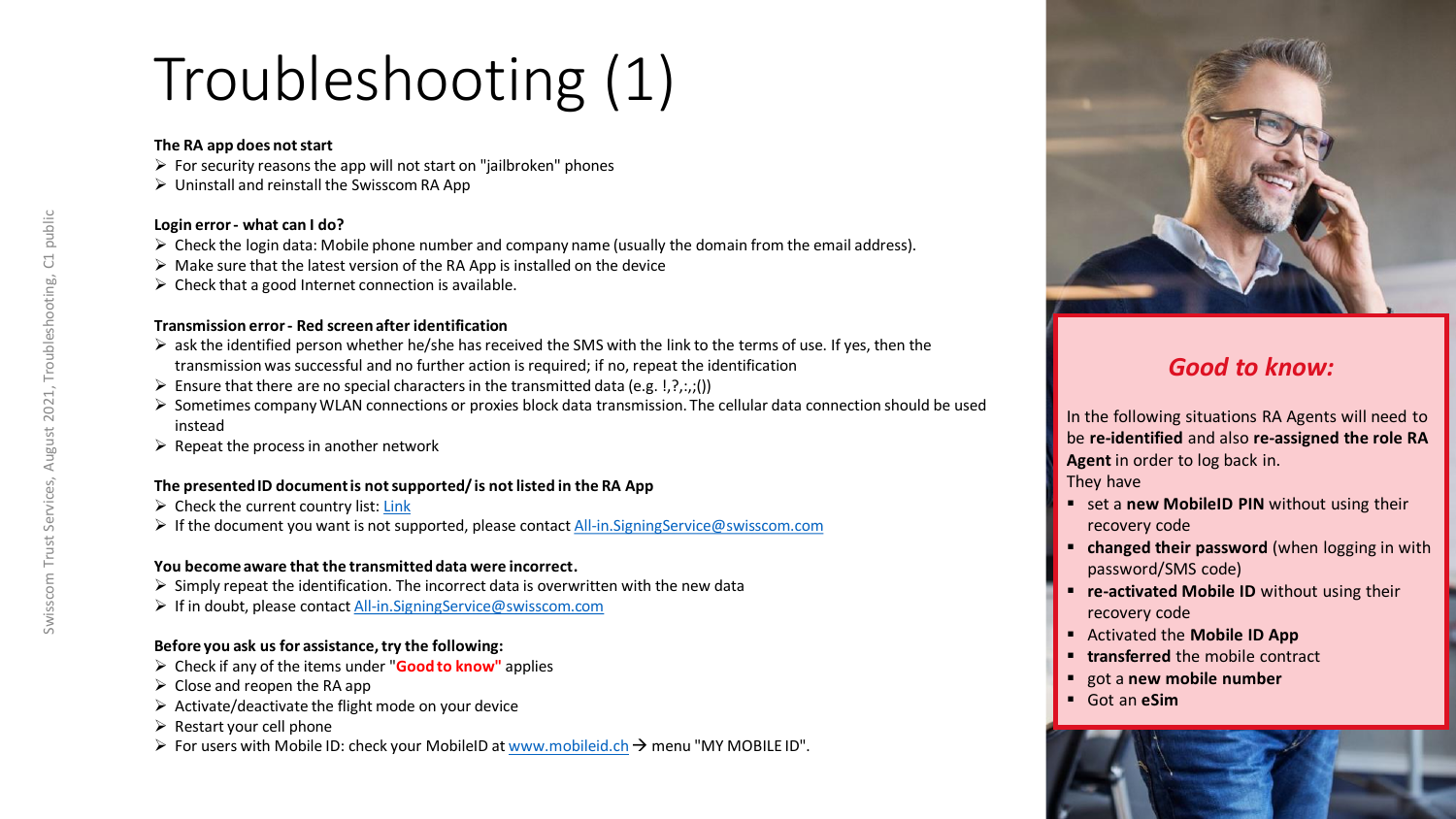# Troubleshooting (2)

# **Login error at the Admin Portal - what can I do?**

- ➢ Check your login data: are your mobile phone number and company name (usually the domain from the email address) correct?
- $\triangleright$  Make sure that your browser is up to date
- $\triangleright$  Empty the cache of your browser

# **A RA Agent can no longer log in to the RA App**

- ➢ Check the RA Agent entry in the Admin Portal (under "RA Agents"), is its status "Confirmed & "Signed"?
- ➢ Also check the RA agent's user entry: is there at least one "green bar"? Or maybe the ID document has expired?
- ➢ If his/her status is ok, he/she may have **activated Mobile ID**, set a **new PIN i**n Mobile ID or a **new password** in Password/SMS code procedure.

# **I cannot see the record of an identified user!**

- $\triangleright$  The user was
	- o not yet identified or
	- o He/she was identified by an RA Agent of another agency.

For data privacy reasons we had to limit the view of Master RA Agents, therefore they can only see users and RA Agents that have been **identified by RA Agents of their own agency**. If this causes problems, then the person should be re-identified by an RA Agent of the own RA Agency.

# **The user is identified, the status is "Confirmed & Signed", but still cannot sign!**

- $\triangleright$  Do the first name, surname and nationality of the user, as entered in the signature application, match the information in the RA Service Admin Portal?
- ➢ Ask whether the person has possibly (re-)activated Mobile ID, has set a new Mobile ID PIN or password. Or has his or her ID document expired?

In all these cases a user must be **re-identified.**



# *Good to know:*

- Master RA agents only see the users identified by RA Agents of **their own RA agency**
- If an existing RA Agent is **re-identified**, his **RA Agent role** must also be **re-assigned**. To do so, first delete the old entry as RA Agent ("Delete agent").